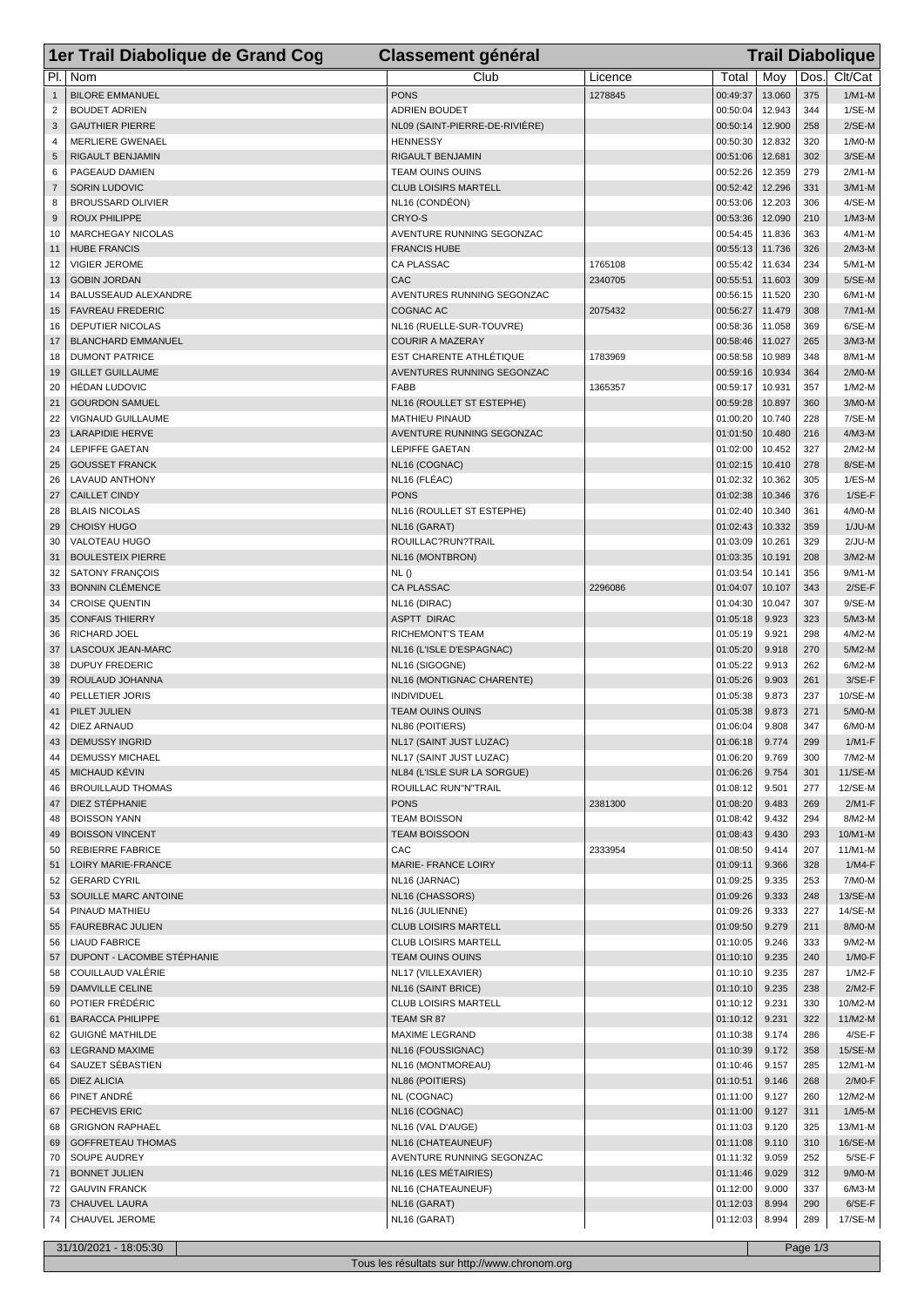|            | 1er Trail Diabolique de Grand Cog                   | <b>Classement général</b>                             |         |                      | <b>Trail Diabolique</b> |            |                     |  |  |  |
|------------|-----------------------------------------------------|-------------------------------------------------------|---------|----------------------|-------------------------|------------|---------------------|--|--|--|
| PI.        | Nom                                                 | Club                                                  | Licence | Total                | Moy                     | Dos.       | Clt/Cat             |  |  |  |
| 75         | <b>DEPEUX MICHEL</b>                                | MICHEL DEPEUX                                         |         | 01:12:09             | 8.981                   | 295        | $1/M4-M$            |  |  |  |
| 76         | POURRAGEAUD CYRILLE                                 | LES TRITONS DU GRAND COGNAC                           |         | 01:12:10             | 8.979                   | 251        | 13/M2-M             |  |  |  |
| 77         | <b>VAYSSIÉ ESTHER</b>                               | <b>TEAM OUINS OUINS</b>                               |         | 01:12:19             | 8.961                   | 283        | 7/SE-F              |  |  |  |
| 78         | <b>ARRAMY SARAH</b>                                 | <b>TEAM OUINS OUINS</b>                               |         | 01:12:19             | 8.961                   | 254        | 1/M3-F              |  |  |  |
| 79         | DUBREUIL FRANÇOIS-XAVIER                            | NL16 (COGNAC)                                         |         | 01:12:24             | 8.950                   | 296        | 14/M1-M             |  |  |  |
| 80         | POMPERMEIER AMAURY                                  | NL16 (CHATEAUBERNARD)                                 |         | 01:12:24             | 8.950                   | 313        | 10/M0-M             |  |  |  |
| 81<br>82   | <b>BERTHUIT HERVÉ</b><br><b>BARRÉ VALENTIN</b>      | <b>BERTHUIT HERVE</b><br>NL16 (COGNAC)                | 2163027 | 01:12:25<br>01:12:25 | 8.948<br>8.948          | 288<br>372 | 14/M2-M<br>18/SE-M  |  |  |  |
| 83         | <b>RAMAT HERVE</b>                                  | <b>ASPTT DIRAC</b>                                    |         | 01:12:38             | 8.922                   | 314        | $7/M3-M$            |  |  |  |
| 84         | <b>MARCOTTE REMY</b>                                | NL()                                                  |         | 01:12:43             | 8.911                   | 379        | 15/M1-M             |  |  |  |
| 85         | <b>BRANCHEREAU ANNE</b>                             | CAC                                                   | 2267856 | 01:12:45             | 8.907                   | 219        | $3/M1-F$            |  |  |  |
| 86         | PERRIER ELODIE                                      | COGNAC AC                                             | 2291101 | 01:12:46             | 8.905                   | 220        | 8/SE-F              |  |  |  |
| 87         | LEBOUTEILLER SEBASTIEN                              | NL16 (TOUVRE)                                         |         | 01:13:03             | 8.871                   | 259        | 16/M1-M             |  |  |  |
| 88         | MICHONNEAU JULIEN                                   | VCOC SEGONZAC                                         |         | 01:13:04             | 8.869                   | 246        | 11/M0-M             |  |  |  |
| 89         | <b>DUVERGER JEROME</b>                              | NL16 (CHATEAUNEUF SUR CHARENTE)                       |         | 01:13:34<br>01:14:16 | 8.808<br>8.725          | 321        | 12/M0-M             |  |  |  |
| 90<br>91   | <b>ALAUX BENOIT</b><br><b>JACQUES BRUNO</b>         | NL16 (JULIENNE)<br><b>TEAM OUINS OUINS</b>            |         | 01:15:01             | 8.638                   | 346<br>373 | 13/M0-M<br>$2/M4-M$ |  |  |  |
| 92         | <b>DOUBLET THIERRY</b>                              | NL16 (MERPINS)                                        |         | 01:15:57             | 8.532                   | 243        | 15/M2-M             |  |  |  |
| 93         | <b>FAGANAS GWENN</b>                                | NL16 (REPARSAC)                                       |         | 01:16:43             | 8.447                   | 297        | 4/M1-F              |  |  |  |
| 94         | <b>VIRON CÉLINE</b>                                 | OUI RUN LA ROCHELLE                                   |         | 01:17:06             | 8.405                   | 264        | 3/M2-F              |  |  |  |
| 95         | CHAUVET CÉCILE                                      | NL16 (JARNAC)                                         |         | 01:17:07             | 8.403                   | 315        | 4/M2-F              |  |  |  |
| 96         | <b>CHAUVET CÉDRIC</b>                               | MARATHON DU COGNAC                                    |         | 01:17:28             | 8.365                   | 206        | 17/M1-M             |  |  |  |
| 97         | CHAUVET DAVID                                       | NL16 (JARNAC)                                         |         | 01:17:46             | 8.333                   | 316        | 16/M2-M             |  |  |  |
| 98         | <b>TIFFON VANESSA</b>                               | ROUILLAC RUN?N?TRAIL                                  |         | 01:17:47             | 8.331                   | 350        | 5/M1-F              |  |  |  |
| 99         | <b>SAUVAGE MURIEL</b><br>SAUVAGE JEAN YVES          | <b>ROUILLAC RUN'N' TRAIL</b><br>ROUILLAC RUN 'N'TRAIL |         | 01:17:47<br>01:17:52 | 8.331<br>8.322          | 341<br>340 | $6/M1-F$            |  |  |  |
| 100<br>101 | <b>GODET STÉPHANIE</b>                              | STÉPHANIE GODET                                       |         | 01:17:54             | 8.318                   | 291        | 18/M1-M<br>5/M2-F   |  |  |  |
| 102        | <b>GONIAK MARIE PIERRE</b>                          | <b>TEAM OUINS OUINS</b>                               |         | 01:18:04             | 8.301                   | 273        | $2/M3-F$            |  |  |  |
| 103        | <b>DANET AURELIE</b>                                | <b>OUIN OUIN</b>                                      |         | 01:18:17             | 8.278                   | 256        | 3/M0-F              |  |  |  |
| 104        | DONAPETRY MAIDER                                    | NL16 (COGNAC)                                         |         | 01:19:41             | 8.132                   | 225        | $1/ES-F$            |  |  |  |
| 105        | <b>DONAPETRY MAGALI</b>                             | NL16 (COGNAC)                                         |         | 01:19:41             | 8.132                   | 224        | 6/M2-F              |  |  |  |
| 106        | DONAPETRY JEAN LAURENT                              | NL16 (COGNAC)                                         |         | 01:19:43             | 8.129                   | 223        | 8/M3-M              |  |  |  |
| 107        | <b>DANLOS BORIS</b>                                 | NL16 (CLAIX)                                          |         | 01:20:30             | 8.050                   | 203        | 19/SE-M             |  |  |  |
| 108        | <b>BROUSSARD GAETAN</b>                             | NL17 (REAUX SUR TREFLE)                               |         | 01:20:30<br>01:21:49 | 8.050<br>7.920          | 205<br>352 | 20/SE-M<br>$2/M5-M$ |  |  |  |
| 109<br>110 | RENOUX PHILIPPE<br><b>HALLET NICOLAS</b>            | TEAM OUINS OUINS<br>TEAM OUINS OUINS                  |         | 01:22:06             | 7.893                   | 355        | 21/SE-M             |  |  |  |
| 111        | <b>LEWICKI AYMERIC</b>                              | NL16 (COGNAC)                                         |         | 01:22:07             | 7.891                   | 353        | 22/SE-M             |  |  |  |
| 112        | <b>VINCENT AURÉLIEN</b>                             | <b>AURÉLIEN VINCENT</b>                               |         | 01:22:19             | 7.872                   | 342        | 14/M0-M             |  |  |  |
| 113        | <b>ILLIEN CASSANDRA</b>                             | NL16 (BARBEZIEUX ST HILAIRE)                          |         | 01:22:20             | 7.870                   | 339        | 1/JU-F              |  |  |  |
| 114        | <b>STORZ SYLVAIN</b>                                | <b>CLUB LOISIRS MARTELL</b>                           |         | 01:22:57             | 7.812                   | 334        | 17/M2-M             |  |  |  |
| 115        | ROUSSEAU HÉLÈNE                                     | <b>CLUB LOISIRS MARTELL</b>                           |         | 01:22:57             | 7.812                   | 335        | 7/M2-F              |  |  |  |
| 116        | CHAUVEL EMILIE                                      | G <sub>2</sub> A                                      | 1862512 | 01:26:45             | 7.470                   | 263        | 4/M0-F              |  |  |  |
|            | 117   PERRIN ELISABETH<br>PEROT JEAN-FRANÇOIS       | <b>JARNAC ATHLÉTISME</b><br>JARNAC ATHLÉTISME         | 1558232 | 01:27:56<br>01:27:57 | 7.369                   | 338        | $7/M1-F$<br>9/M3-M  |  |  |  |
| 118        | 119   BOIS-VAILLANT CHARLOTTE                       | CAC                                                   | 2280936 | 01:29:43             | 7.368<br>7.223          | 336<br>292 | 5/M0-F              |  |  |  |
|            | 120   BUTTNER ANAÏS                                 | NL16 (COGNAC)                                         |         | 01:29:44             | 7.221                   | 247        | $9/SE-F$            |  |  |  |
| 121        | <b>FOURNIER CAMILLE</b>                             | NL16 (BRIE)                                           |         | 01:30:20             | 7.173                   | 236        | 10/SE-F             |  |  |  |
| 122        | <b>BENASSY GARY</b>                                 | NL17 (SAINT PIERRE D'OLÉRON)                          |         | 01:30:20             | 7.173                   | 218        | 23/SE-M             |  |  |  |
|            | 123   LE BLAY CHRISTOPHE                            | <b>HENNESSY</b>                                       |         | 01:30:37             | 7.151                   | 319        | 19/M1-M             |  |  |  |
| 124        | <b>MARCHESIN KARINE</b>                             | <b>HSA</b>                                            | 2201968 | 01:31:43             | 7.065                   | 233        | 8/M2-F              |  |  |  |
|            | 125   MIGNERAT GAËLLE                               | NL16 (BARBEZIEUX ST-HILAIRE)                          |         | 01:31:43             | 7.065                   | 235        | 6/M0-F              |  |  |  |
| 127        | 126 BOUYER SABRINA<br><b>ORNIX NATHALIE</b>         | <b>GRAND COGNAC</b><br>NL16 (BARBEZIEUX)              | 2231694 | 01:31:43<br>01:31:43 | 7.065<br>7.065          | 378<br>217 | 7/M0-F<br>2/M4-F    |  |  |  |
|            | 128   FRADON JEAN CHRISTOPHE                        | NL17 (CHEVANCEAUX)                                    |         | 01:31:44             | 7.064                   | 226        | 10/M3-M             |  |  |  |
|            | 129 BELMER MARIE ANGE                               | <b>FRANCK AMAIN COGNOLATO</b>                         |         | 01:32:10             | 7.031                   | 215        | 9/M2-F              |  |  |  |
|            | 130 BELMER CHARLES                                  | FRANCK COGNOLATO                                      |         | 01:32:10             | 7.031                   | 214        | 18/M2-M             |  |  |  |
|            | 131   BACLE ANGÉLINE                                | NL16 (VINDELLE)                                       |         | 01:32:29             | 7.007                   | 317        | 8/M0-F              |  |  |  |
| 132        | YVONNET LAURENCE                                    | <b>LAURENCE YVONNET</b>                               |         | 01:32:30             | 7.005                   | 318        | 8/M1-F              |  |  |  |
|            | 133   DEMARTIN PIERRE                               | COURVOISIER JOGGING CLUB                              |         | 01:32:31             | 7.004                   | 231        | $1/M7-M$            |  |  |  |
|            | 134   BERNARD SÉVERINE                              | <b>ANTI VIRUS!</b>                                    |         | 01:32:37             | 6.997                   | 276        | 10/M2-F             |  |  |  |
|            | 135   GUÉRINEAU VIRGINIE<br>136   NICOLEAU SANDRINE | <b>LES ANTI-VIRUS</b><br><b>ANTI VIRUS</b>            |         | 01:32:37<br>01:32:37 | 6.997<br>6.997          | 345<br>282 | 9/M1-F<br>11/M2-F   |  |  |  |
|            | 137 ANDRÉ ANGÉLINA                                  | NL16 (CHAMPNIERS)                                     |         | 01:32:37             | 6.997                   | 274        | 12/M2-F             |  |  |  |
| 138        | ANDRE JEAN MICHEL                                   | <b>ANTI VIRUS</b>                                     |         | 01:32:38             | 6.995                   | 281        | 11/M3-M             |  |  |  |
|            | 139   GABORIT CYRILLE                               | <b>TEAM OUINS OUINS</b>                               |         | 01:32:38             | 6.995                   | 272        | 12/M3-M             |  |  |  |
|            | 140 BERNARD FRÉDÉRIC                                | LES ANTI-VIRUS!                                       |         | 01:32:38             | 6.995                   | 275        | 19/M2-M             |  |  |  |
| 141        | <b>MORAT CORALIE</b>                                | NL16 (COGNAC)                                         |         | 01:33:44             | 6.913                   | 241        | $11/SE-F$           |  |  |  |
|            | 142   GILARDIT MYRIAM                               | NL (CHERVES-RICHEMONT)                                |         | 01:34:22             | 6.867                   | 365        | 13/M2-F             |  |  |  |
|            | 143   ROUSSEAU SÉVERINE                             | NL16 (SIGOGNE)                                        |         | 01:34:25             | 6.863                   | 304        | 9/M0-F              |  |  |  |
| 144        | <b>DAUGE SYLVIE</b>                                 | NL16 (BOURG-CHARENTE)                                 |         | 01:34:41             | 6.844                   | 249        | 3/M4-F              |  |  |  |
|            | 145   BOUTINOT EVA<br>146   DEJARNAC VANESSA        | NL16 (COGNAC)<br><b>CLUB LOISIRS MARTELL</b>          |         | 01:34:42<br>01:34:42 | 6.843<br>6.843          | 202<br>239 | 12/SE-F<br>13/SE-F  |  |  |  |
| 147        | PERIER EMMANUELLE                                   | NL17 (THORS)                                          |         | 01:39:54             | 6.486                   | 303        | 10/M0-F             |  |  |  |
|            | 148 DAUDE MÉLISSA                                   | NL16 (SAINT-BRICE)                                    |         | 01:40:25             | 6.453                   | 257        | 14/SE-F             |  |  |  |
|            |                                                     |                                                       |         |                      |                         |            |                     |  |  |  |
|            | 31/10/2021 - 18:05:30                               |                                                       |         |                      |                         | Page 2/3   |                     |  |  |  |